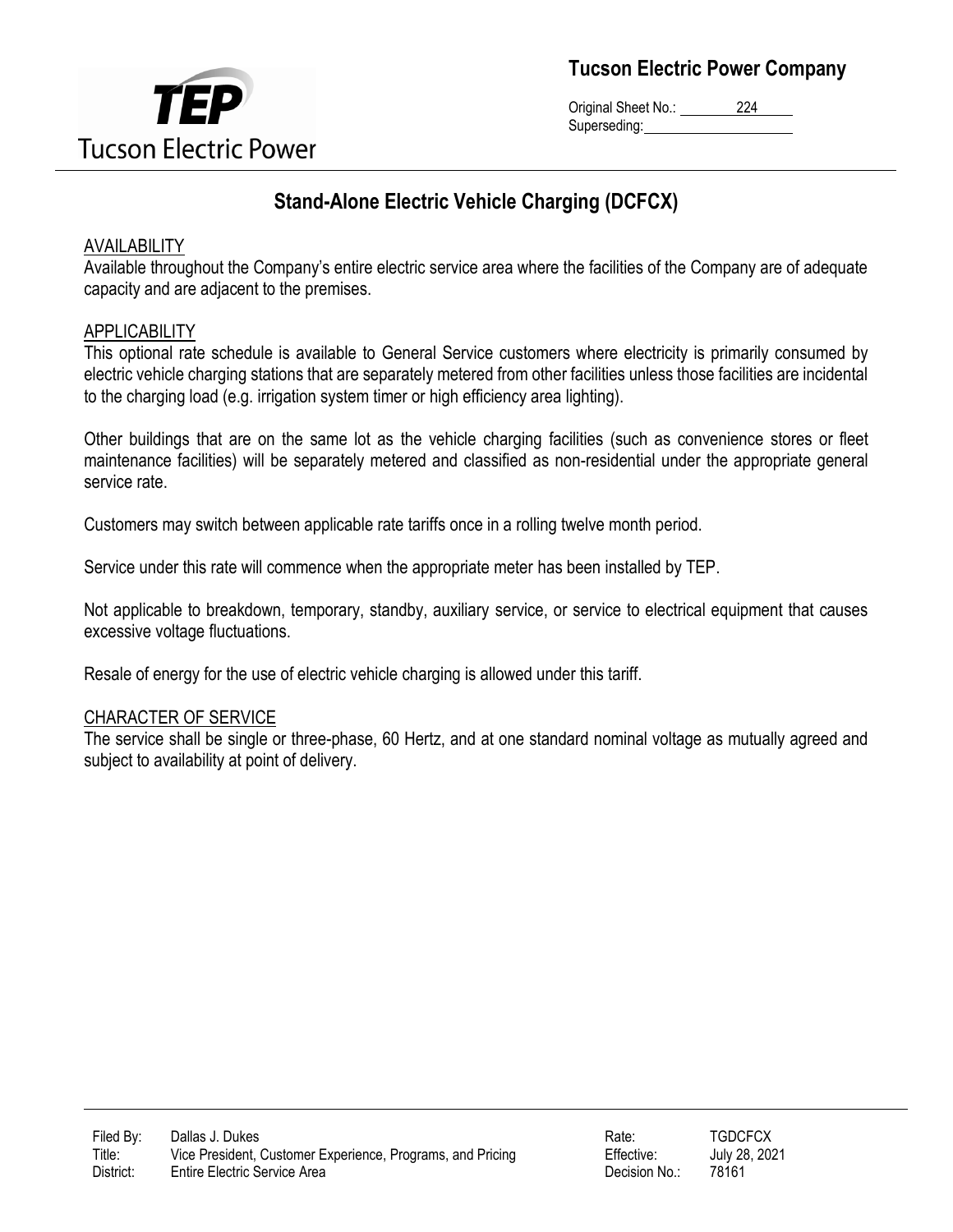

Original Sheet No.: 224 - 1 Superseding:

## RATE

A monthly bill at the following rate plus any adjustments incorporated herein:

### BUNDLED STANDARD OFFER SERVICE - BASIC SERVICE, DEMAND, AND ENERGY CHARGES

The Basic Service Charge shall be the Basic Service Charge of the otherwise applicable time-of-use tariff as expressed in the table below:

|                      | <b>TGSGST</b>       | <b>TGMGST</b>        | <b>TILGST</b>        | <b>TILPST</b>         |
|----------------------|---------------------|----------------------|----------------------|-----------------------|
| Qualifying           | Monthly kWh         | Measured kW does     | Measured kW does     | Power Supplied at a   |
| Criteria             | Consumption does    | not meet or exceed   | not meet or exceed   | voltage greater than  |
|                      | not meet or exceed  | 300kW twice in a     | 5,000kW twice in a   | 13.8kV through a      |
|                      | 24,000 kWh in two   | rolling twelve month | rolling twelve month | single delivery point |
|                      | consecutive months  | period               | period               |                       |
|                      | in a rolling twelve |                      |                      |                       |
|                      | month period        |                      |                      |                       |
| <b>Basic Service</b> | \$29.00             | \$40.00              | \$950.00             | \$2,000.00            |
| Charge               |                     |                      |                      |                       |

In the event a customer exceeds the maximums of the Qualifying Criterion of their current Basic Service Charge in a billing period, they will receive the Basic Service Charge of the Qualifying Criterion they do not exceed in the next billing period.

kWh per kW for delivered energy:

| Tier                 | First 30kWh/kW | Next 60kWh/kW | Next 120kWh/kW | Additional kWh/kW |
|----------------------|----------------|---------------|----------------|-------------------|
| <sub>κ</sub> Wh Rate | \$0.150000     | \$0.100000    | \$0.062500     | \$0.031250        |

| Power Supply Charge (per kWh)    | Summer<br>(May – September) | Winter<br>(October – April) |  |
|----------------------------------|-----------------------------|-----------------------------|--|
| Base Power Supply On-Peak        | \$0.063696                  | \$0.033946                  |  |
| Base Power Supply Off-Peak       | \$0.022871                  | \$0.022908                  |  |
| Base Power Supply Super Off-Peak | \$0.017871                  | \$0.017908                  |  |

Purchased Power and Fuel Adjustment Clause (PPFAC): The Base Power Supply Charge shall be subject to a per kWh adjustment in accordance with Rider-1 to reflect any increase or decrease in the cost to the Company for energy either generated or purchased above or below the base cost of purchased power and fuel.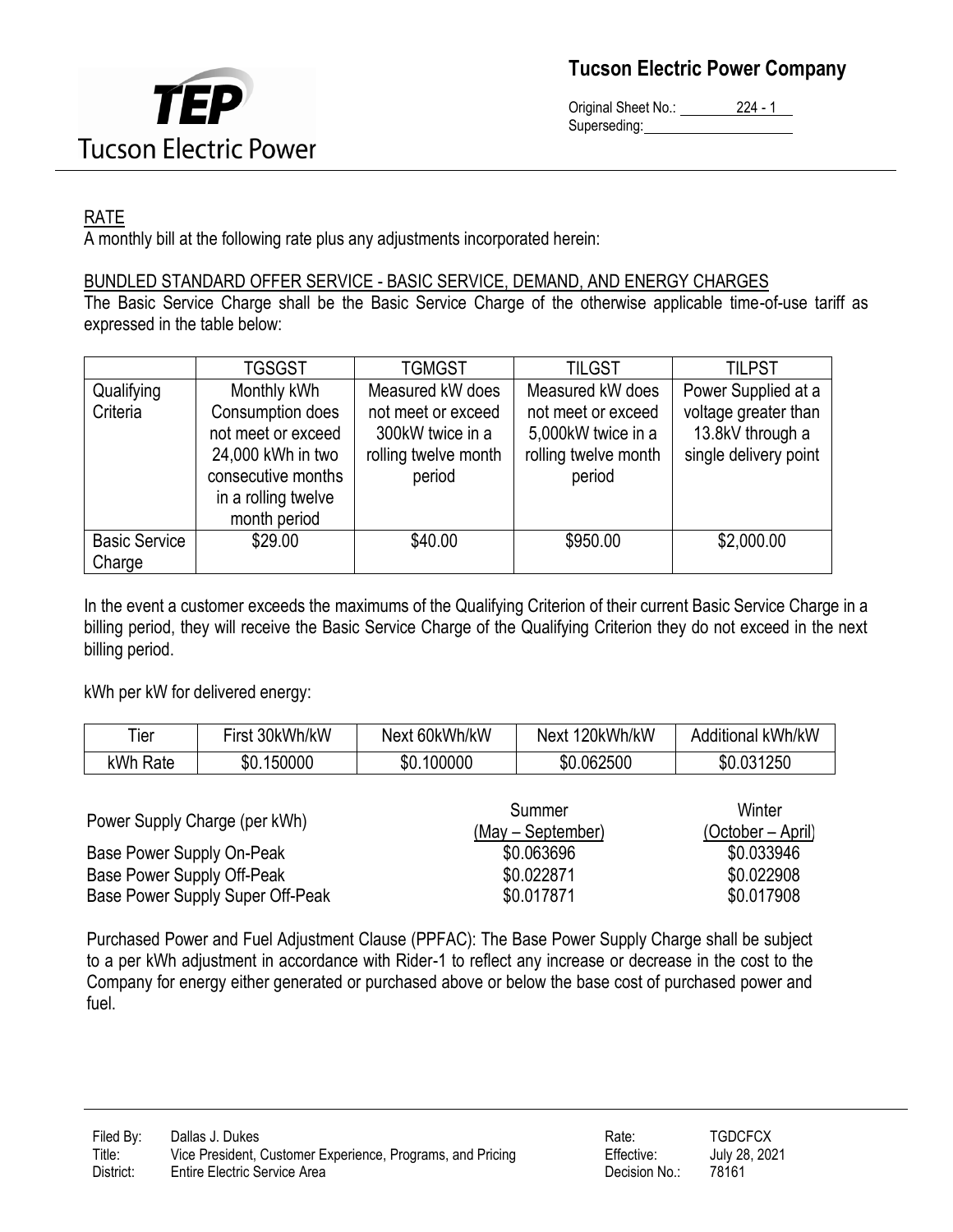

Original Sheet No.: 224 - 2 Superseding:

### BILL EXAMPLE

For a 30 day bill consisting of 100 kW of billing demand and 41,000 kWh of energy, the kWh per kW for delivered energy will be billed as follows:

|                   | Low          | Upper        |               |        | Billed kWh in |               |               |
|-------------------|--------------|--------------|---------------|--------|---------------|---------------|---------------|
|                   | <b>Bound</b> | <b>Bound</b> | Scaled Bounds |        | Tier          | Rate (\$/kWh) | Billed $(\$)$ |
| First 30kWh/kW    |              | 30           |               | 3,000  | 3,000         | 0.15000       | 450           |
| Next 60 kWh/kW    | 30           | 90           | 3,000         | 9,000  | 6,000         | 0.10000       | 600           |
| Next 120 kWh/kW   | 90           | 210          | 9,000         | 21,000 | 12,000        | 0.06250       | 750           |
| Additional kWh/kW | 210          | 720          | 21,000        | 72,000 | 20,000        | 0.03125       | 625           |

### BILLING kW

The monthly billing kW shall be the greatest of: the maximum 15-minute measured demand during the On-peak billing hours, 75% of the maximum 15-minute measured demand during the Off-peak billing hours, or 50% of the maximum 15-minute measured demand during the Super Off-peak billing hours during the billing period.

### PRIMARY SERVICE

The Rates contained in this Schedule are designed to reflect secondary service but where service is taken at a primary voltage, a discount of 20.6 cents per kW per month (on the bundled rate, with the discount taken from the unbundled kW delivery charge) will be applied to the billing demand each month.

### TIME-OF-USE TIME PERIODS

The Summer On-Peak period is 2:00 p.m. to 8:00 p.m., Monday through Friday (excluding Memorial Day, Independence Day, and Labor Day).

The Winter On-Peak periods are 6:00 a.m. - 10:00 a.m. and 5:00 p.m. - 9:00 p.m., Monday through Friday (excluding Thanksgiving Day, Christmas Day, and New Year's Day).

The Super Off-Peak periods are 10:00 p.m. – 5:00 a.m. daily, Monday through Sunday.

All other hours are Off-Peak. If a holiday falls on Saturday, the preceding Friday is designated Off-Peak; if a holiday falls on Sunday, the following Monday is designated Off-Peak.

### DIRECT ACCESS

A Customer's Direct Access bill will include all unbundled components except those services provided by a qualified third party. Those services may include Metering (Installation, Maintenance and/or Equipment), Meter Reading, Billing and Collection, Transmission and Generation. If any of these services are not available from a third party supplier and must be obtained from the Company, the rates for Unbundled Components set forth in this tariff will be applied to the customer's bill.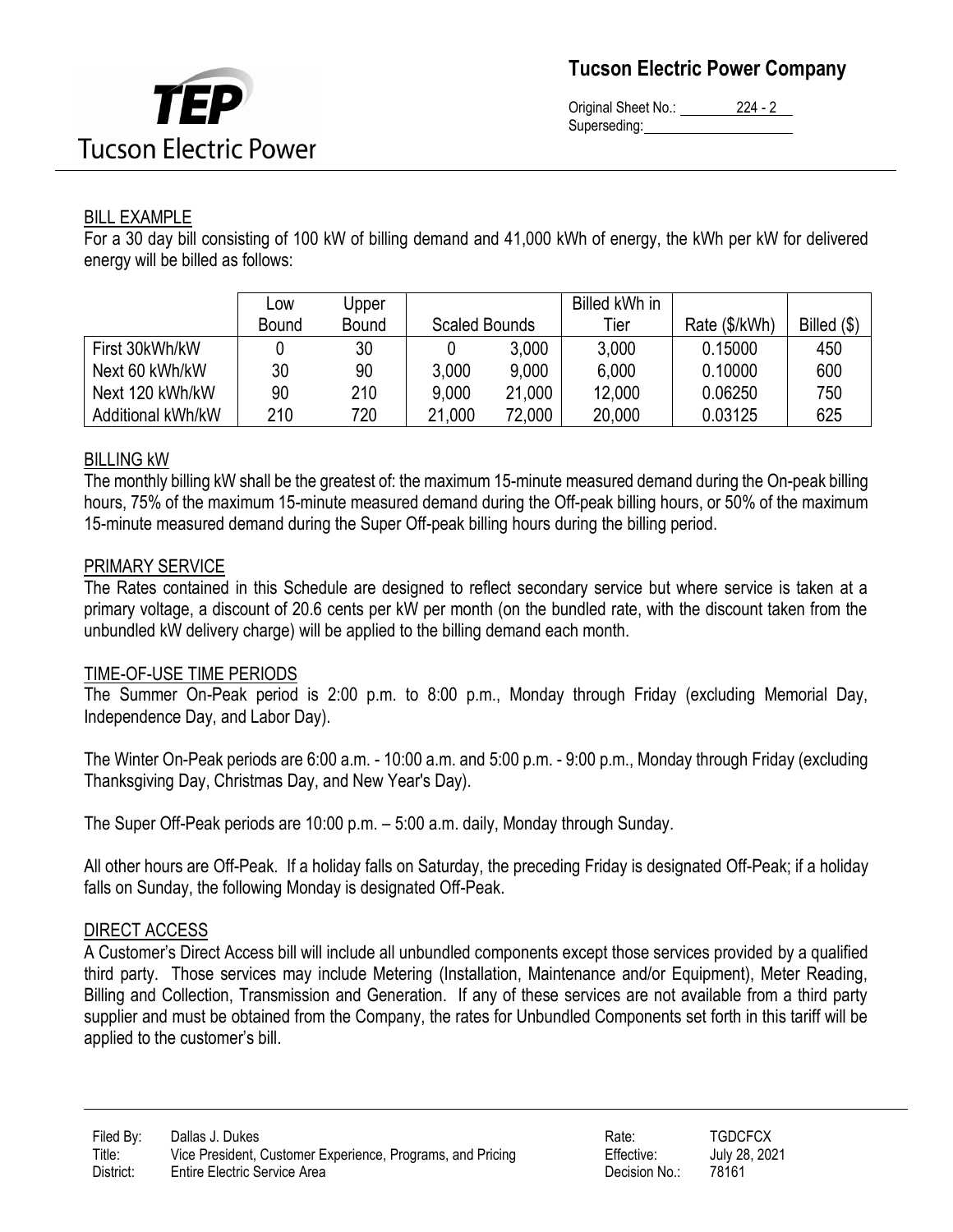

Original Sheet No.: 224 - 3 Superseding:

### FOR DIRECT ACCESS: ARIZONA INDEPENDENT SCHEDULING ADMINISTRATOR (AZISA) CHARGE

A charge per kWh shall, subject to FERC authorization, be applied for costs associated with the implementation of the AZISA in Arizona.

### TEP STATEMENT OF CHARGES

For all additional charges and assessments approved by the Arizona Corporation Commission see the TEP Statement of Charges which is available on TEP's website at [www.tep.com.](file://///tuslpna01/corpdata/RATES/Electric%20Vehicle/2020%20TEP%20Commercial%20EV%20Rates/ACC%20Filings/DRAFT%20TARIFFS/www.tep.com)

### TAX CLAUSE

To the charges computed under the above rate, including any adjustments, shall be added the applicable proportionate part of any taxes or governmental impositions which are or may in the future be assessed on the basis of gross revenues of the Company and/or the price or revenue from the electric energy or service sold and/or the volume of energy generated or purchased for sale and/or sold hereunder.

#### RULES AND REGULATIONS

The standard Rules and Regulations of the Company as on file with the Arizona Corporation Commission shall apply where not inconsistent with this rate.

#### ADDITIONAL NOTES

Additional charges may be directly assigned to a customer based on the type of facilities (e.g., metering) dedicated to the customer or pursuant to the customer's contract, if applicable. Additional or alternate Direct Access charges may be assessed pursuant to any Direct Access fee schedule authorized.